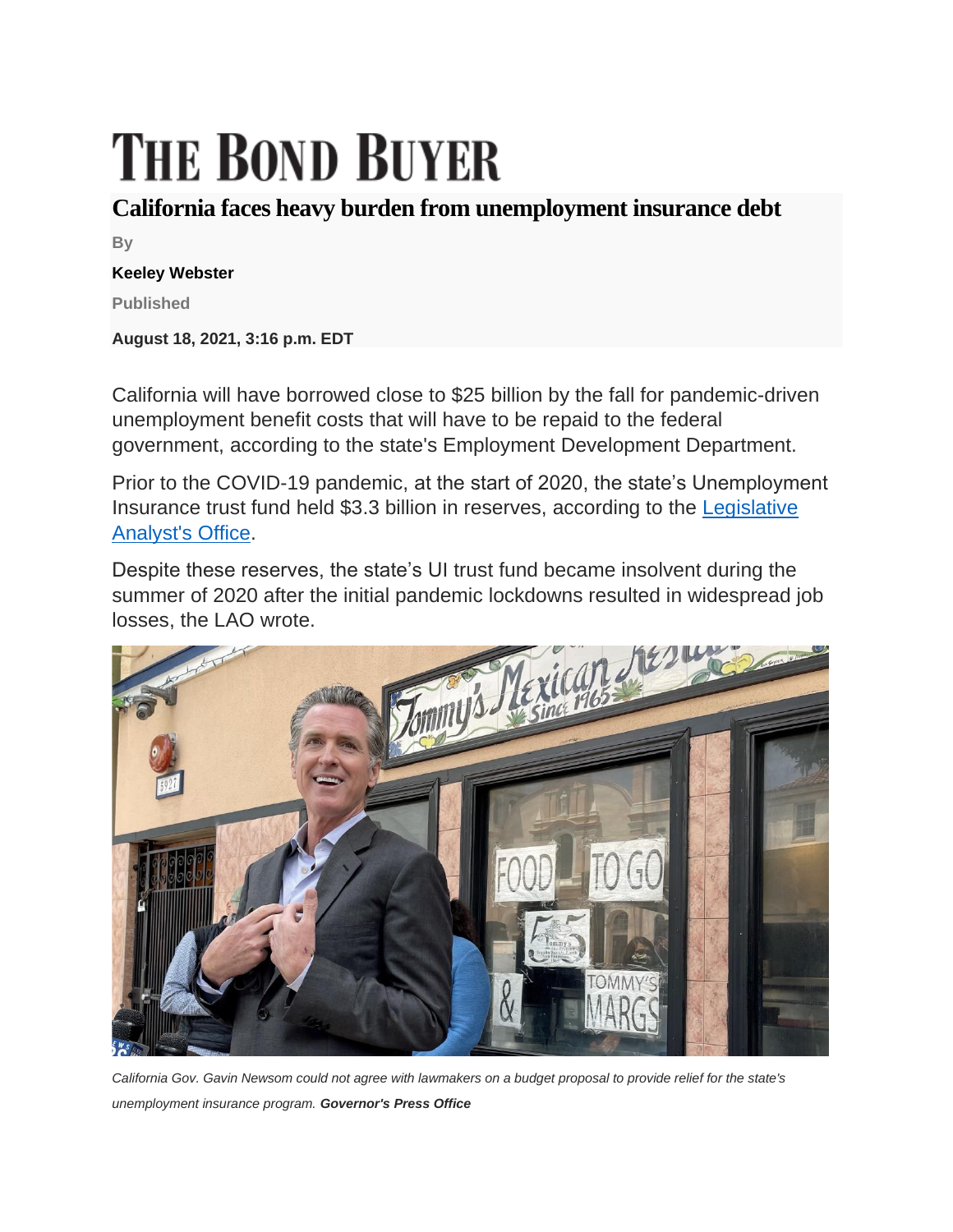By December 2020, the state's unemployment trust fund balance had a negative \$18 billion balance.

The pandemic-driven strain on state unemployment funds echoes that of the 2008 global financial crisis.

Eight states issued bonds back then to repay the federal loans more quickly and at a lower cost compared with the cost of a federal loan that began accruing interest, according to a May 2020 Moody's Investors Service report. California was not among them.

The states that bonded for UI debt were Arizona, Colorado, Idaho, Illinois, Michigan, Nevada, Pennsylvania and Texas, according to Moody's. Pennsylvania was the last state to repay its UI bonds in January 2020, analysts wrote.

California business owners, who fear they will have to repay the overhang through increased business taxes, have questioned why the Legislature didn't pay the cost using the state's estimated \$75.7 billion surplus and federal coronavirus relief aid windfall.

In his May budget proposal, Gov. Gavin Newsom proposed approximately \$1 billion in federal American Rescue Plan Act funds to pay down unemployment insurance debt, said H.D. Palmer, a Department of Finance spokesman.

"During the spring, the Legislature proposed \$2 billion in payroll tax credits to specified employers over 10 years. An agreement wasn't reached prior to the budget deadline, and the Budget Act did not include funding for UI debt payment," Palmer said. "However, discussions between the Administration and the Legislature on this issue are ongoing."

Republicans had unleashed a flurry of last-minute amendments, including a measure aimed at tackling unemployment costs, before the budget was approved in June, all of which failed.

"This bill, like the June 15 framework bill, fails to deal with the basics. It doesn't fix EDD (California's Employment Development Department), a system marred by fraud with a growing backlog," Assemblymember Vince Fong, R-Bakersfield, who is vice chair of the Assembly's budget committee, [testified](https://www.bondbuyer.com/news/democrats-cheer-californias-budget-republicans-see-it-as-a-missed-opportunity) during budget hearings. "It doesn't pay off the unemployment debt — and even more concerning is the insufficient funding to fight wildfires."

"States' ability to borrow from the federal government to make UI payouts is a longstanding benefit for state economies at times of recession when unemployment payouts are increasing faster than the employer assessments